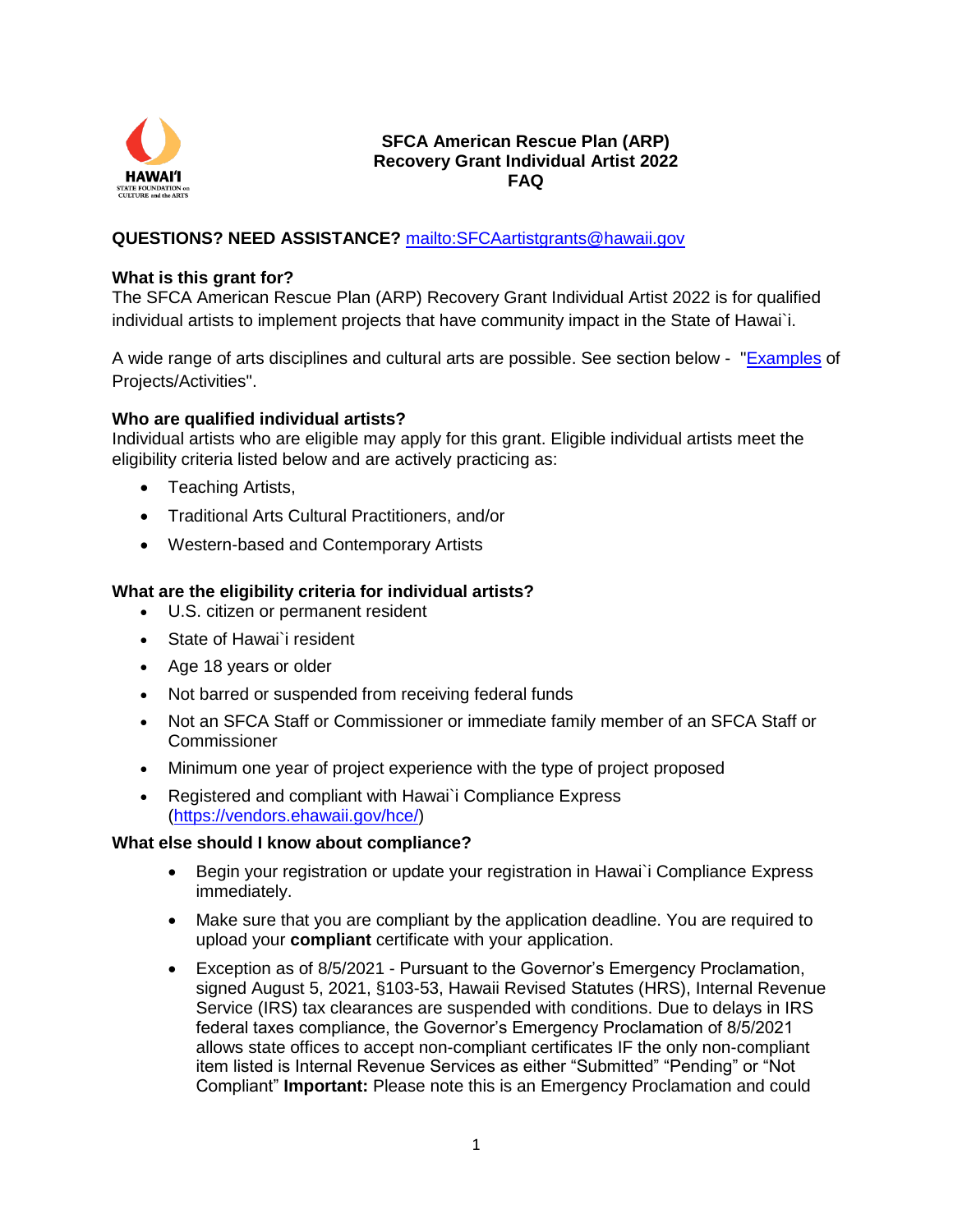change or be extended at any time, including at the time of contracting awards approved for funding.

 *NOTE: Your identifying information in Hawai`i Compliance Express for the compliance certificate must match exactly with your identifying information in Form W-9 that SFCA will need for contracting grants that are approved for funding.*

## **What are the application requirements?**

- Meet the individual eligibility requirements (*see above*).
- Each grant is \$7,225 and is only for individual artist stipend/artist fees to carry out specific projects and activities consistent with the [programmatic objectives of the SFCA.](https://sfca.hawaii.gov/wp-content/uploads/2021/01/Biennium-Grants-Categories-2022-2023-rev01-20-2021.pdf)
- Only ONE application per individual artist applicant
- The entire application is submitted online in Hawai'i GO Smart.
- Projects must be implemented entirely in the State of Hawai`i
- Projects are not intended to fulfill academic requirements
- Project implementation period is January 1, 2022 through June 30, 2022
- A Final Report is required upon project completion

## **What is Hawai`i GO Smart?**

Hawai`i GO Smart is SFCA's online system to manage several of the agency's calls for application. Each call for applications is a cycle. The system allows us to do the following:

- Register users applicants, panelists
- Application module set up and manage the entire application every time there is a call for applications from either organizations or individuals
- Panel Review module set up the panel review for panelists' scores, comments and summaries for panel meeting(s)
- Final Report module set up and manage the entire final reporting for all grants and projects that are funded in a cycle
- Accommodates uploading of materials as needed PDF documents, audio and video clips, photo images
- Staff assistance staff can easily access each user's work to provide needed assistance during the entire process of application through panel review and through final reporting, and includes helping you with your login.

Detailed application information and instructions will be linked in GO Smart for you to access.

## **Where can I find official information designating Congressional and State districts?**

- This information is required in your GO Smart Applicant Profile when you register for your login.
- These data are used to provide SFCA with an overview of areas served statewide with arts and culture, by districts. For Congressional Districts: <https://www.govtrack.us/congress/members/HI#representatives> Hawai'i has two congressional districts.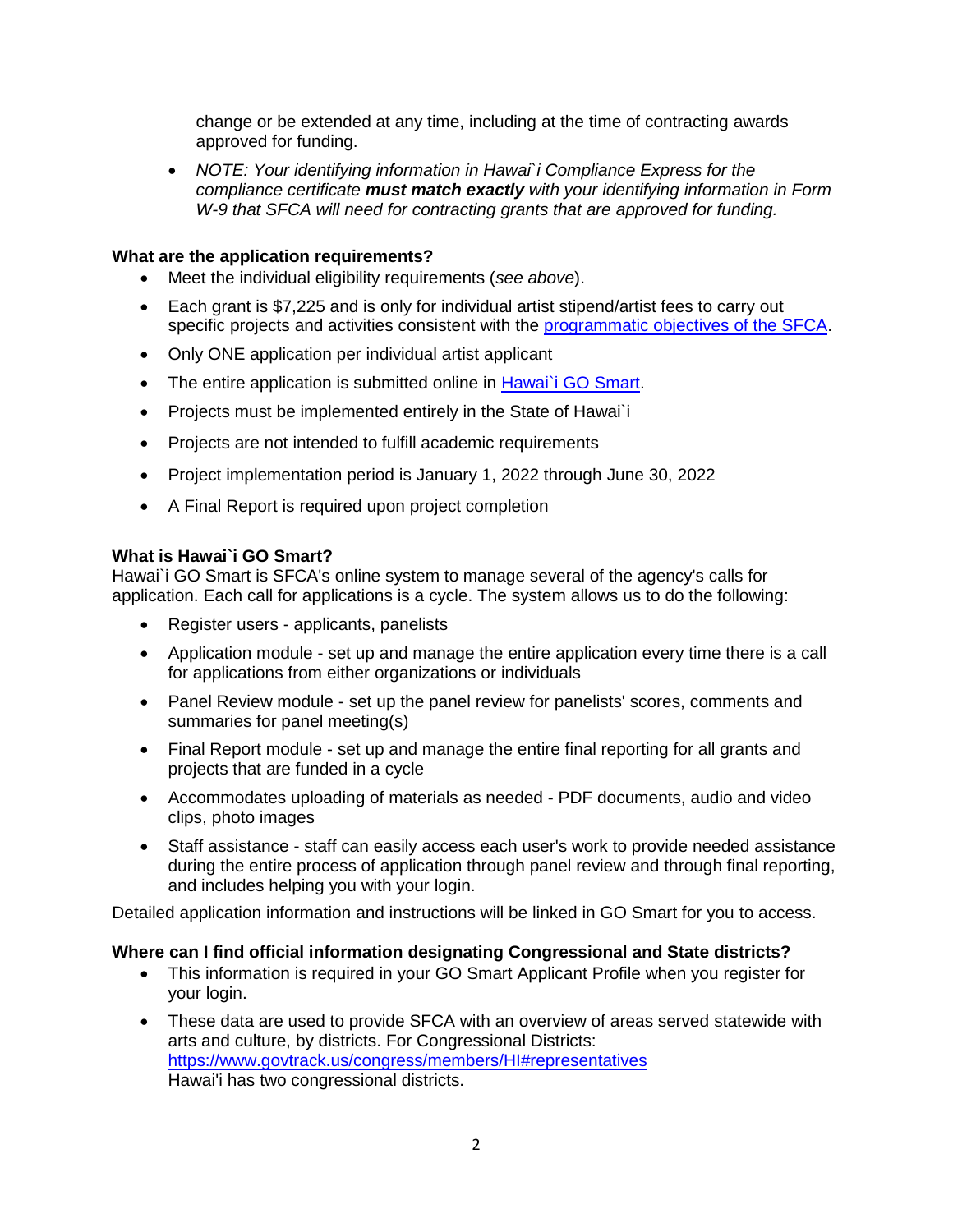- $\circ$  The 1st District encompasses urban Honolulu and its immediate suburbs -District 1 is Representative Ed Case
- o The 2nd District includes the rest of O'ahu and all other islands District 2 is Representative Kaiali`i Kahele
- o Both Senators serve the entire state
- For State Senate and House Districts:<https://www.capitol.hawaii.gov/findleg.aspx>

## **CAN I STILL APPLY IF.....**

| If my employer is currently receiving or will be<br>applying for an organizational grant from<br>SFCA?                                             | Yes                                                                                                                                                                                                                                     |
|----------------------------------------------------------------------------------------------------------------------------------------------------|-----------------------------------------------------------------------------------------------------------------------------------------------------------------------------------------------------------------------------------------|
| If I am a teaching artist on the ATP Roster and<br>will or may be conducting an AITS residency<br>from January 1 through June 30, 2022?            | Yes                                                                                                                                                                                                                                     |
| If I am a Statewide Cultural Extension Program<br>(SCEP) artist?                                                                                   | Yes                                                                                                                                                                                                                                     |
| If I am on a current SFCA Folk & Traditional<br>Arts Program cultural outreach project team<br>(teacher or apprentice)?                            | Yes                                                                                                                                                                                                                                     |
| If I am contracted for artistic/cultural services<br>by an organization that is receiving a grant<br>from SFCA for arts & culture project support? | It depends:<br>(If you have more questions about this<br>scenario, email us at<br>SFCAartistgrants@hawaii.gov                                                                                                                           |
|                                                                                                                                                    | <b>NO</b><br>If the project that you are proposing as an<br>individual artist for this grant is the same<br>and your artistic/cultural services are the<br>same as the project that is contracting<br>you.                              |
|                                                                                                                                                    | <b>YES</b><br>If the project that you are proposing as an<br>individual artist for this grant is different<br>from the project that is contracting you OR<br>if the artistic/cultural services that you are<br>providing are different. |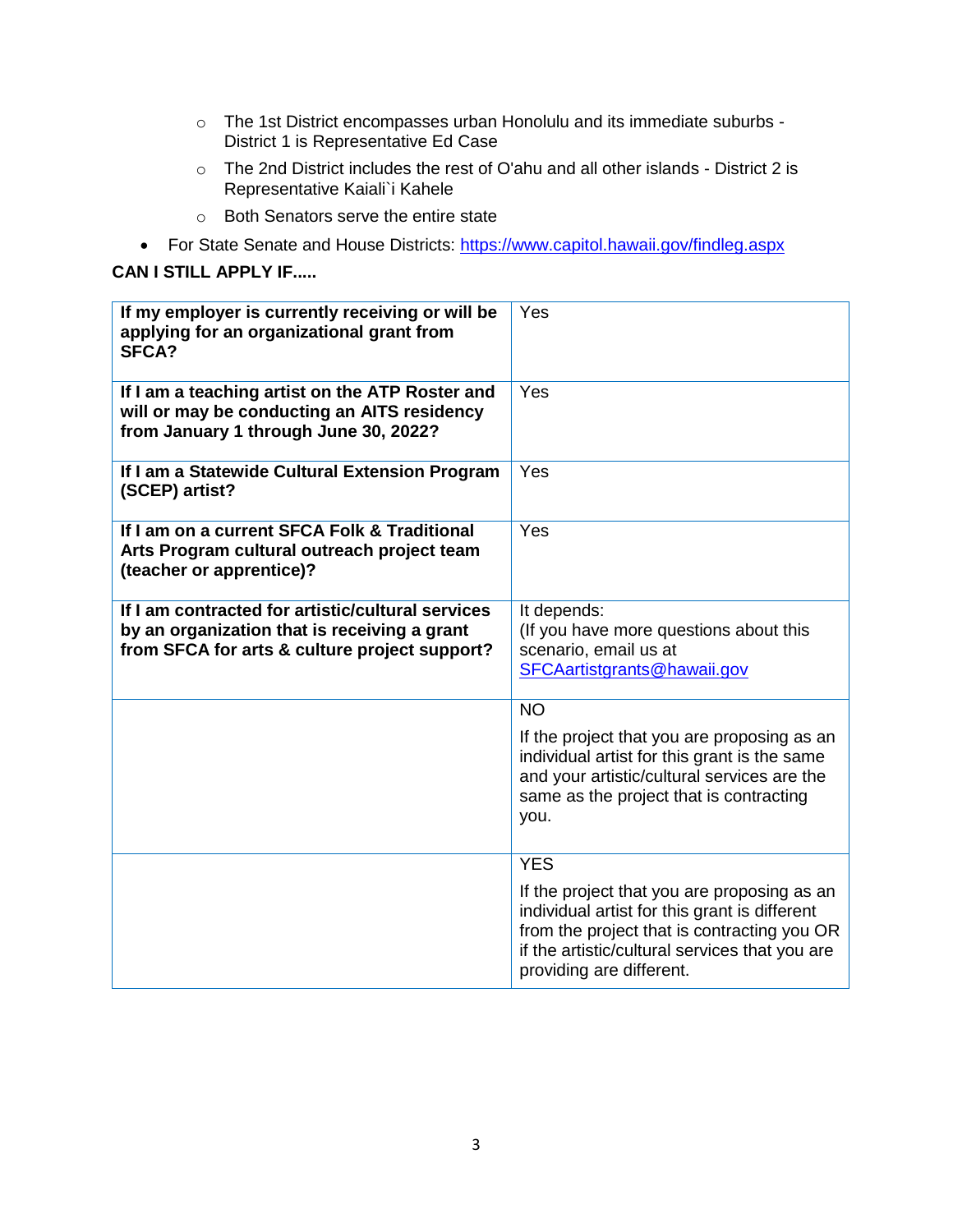## **DATES TO REMEMBER**

| <b>Application Open Period</b>             | August 1 through September 30, 2021                       |
|--------------------------------------------|-----------------------------------------------------------|
| <b>Application Deadline</b>                | Thursday September 30, 2021 at 11:59 pm<br>(Hawai'i Time) |
| <b>Grant Project Implementation Period</b> | January 1 through June 30, 2022                           |
| <b>Grant Final Report Deadline</b>         | July 30, 2022                                             |

## **GRANT FUNDS**

| How much can I apply for in my<br>application?                        | Each grant request is \$7,225                                                                                                                              |
|-----------------------------------------------------------------------|------------------------------------------------------------------------------------------------------------------------------------------------------------|
| Is there a match requirement?                                         | No.                                                                                                                                                        |
| Will I receive the grant amount that I<br>request?                    | If your application is approved for funding, you<br>will receive \$7.225                                                                                   |
| How many grants can SFCA fund?                                        | SFCA can fund twenty (20) individual artist<br>grants                                                                                                      |
| What can I spend the grant funds on?                                  | Each grant is for an individual artist<br>stipend/fees to support a project that has<br>community impact                                                   |
| By when do I need to spend the grant<br>funds?                        | The total grant amount must be spent within the<br>grant implementation period which is January 1<br>through June 30, 2022                                 |
| Will SFCA request documentation to<br>support this allowable expense? | Yes. Please keep good records and receipts to<br>support grant funds spent on individual artist<br>stipend/fees during the grant implementation<br>period. |

# <span id="page-3-0"></span>**EXAMPLES OF PROJECTS/ACTIVITIES THAT HAVE COMMUNITY BENEFIT**

# **Project Activity Formats:**

- Virtually/On-line
- Streaming
- Broadcast radio or television
- In-person

# **Project Activities May Take Place in Different Venues:**

- Public places (inside or outside)
- Private places (inside or outside)
- Web-based sites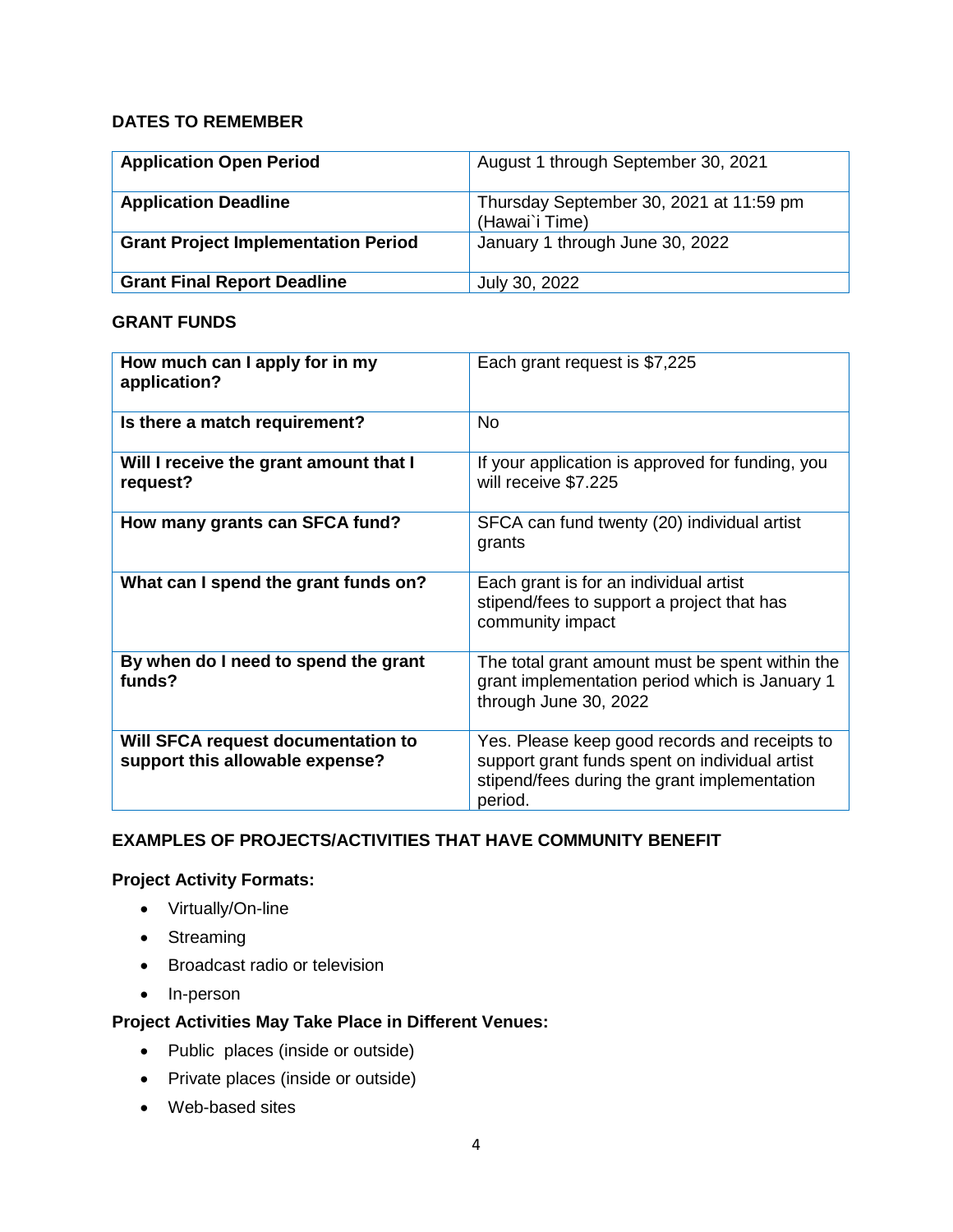## **Project Activity Types May Include:**

- Exhibitions, Displays
- Performances, Readings
- Lectures, Lecture-Demonstrations
- Workshops, Classes
- Residencies, Professional Development
- Creating art works, cultural works
	- o Composing
	- o Choreographing
	- o Literary works, playwriting
	- o Visual, Craft and Occupational art works (includes fishnets, Hawaiian tools and instruments, etc.)
	- o Broadcasts (radio, tv, web-based)
	- o CD or DVD production
	- o Podcasts
- Building/Maintaining culturally significant works
	- o Traditional hale
	- o Fishponds
	- o Stone/Rock walls
- Presentations in Festivals, Conferences, Seminars, Institutes
- Teaching: In-School time, Out-of-School time (including arts, culture, arts/culture integration)

## **SFCA Priority Underserved Populations**

- Neighbor Islands (Hawai`i Kaua`i, Lana`i, Maui, Moloka`i)
- Rural (neighbors islands and rural O`ahu)
- At-risk children and adults (e.g. incarcerated, homeless, poor)
- Individuals with neurodiverse or physical disabilities

## **Scenarios of Possible Project Activities**

Examples include but are not limited to:

| Are project activities only for general<br>audiences? | No                             |
|-------------------------------------------------------|--------------------------------|
| Can project activities charge admission               | Yes (for example - performance |
| or fees?                                              | admission, workshop fees)      |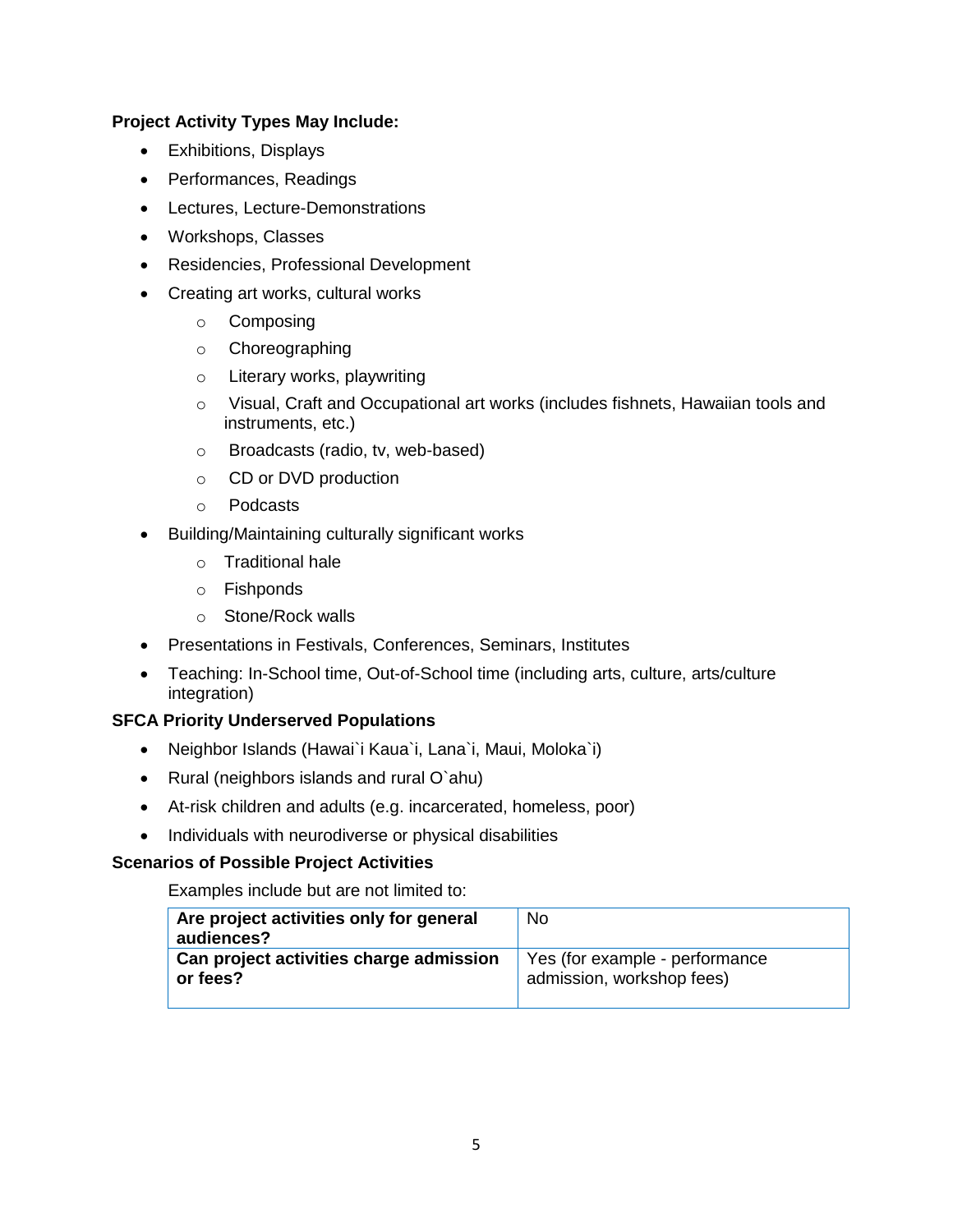| I am a solo musician and I also perform<br>music with other musicians | Your project activities can describe both.<br>You will be the grant recipient which<br>means that if you are funded, the grant<br>will be contracted to you. The grant's<br>artist stipend/fees are paid to you, and<br>you can pay your musician partners. |
|-----------------------------------------------------------------------|-------------------------------------------------------------------------------------------------------------------------------------------------------------------------------------------------------------------------------------------------------------|
| I would like to teach classes for children<br>at a community center   | The grant's artist stipend/fees will only<br>compensate you for time, not for project<br>costs.                                                                                                                                                             |
| Can an organization provide resources<br>to help me with the project? | Yes.<br>For example, the facility where you<br>present, perform or teach can provide<br>the space, technical support,<br>supplies/materials, and so forth.                                                                                                  |

## **WILL I NEED WORK SAMPLES FOR THE APPLICATION?**

Yes. There will be a section for Application Support Materials (i.e. work samples or work evidence) in the application.

- You are limited to ONE compiled PDF document of five (5) pages.
- Must enhance the panelists' understanding and appreciation of your application narrative.

IF you choose to submit a 5-page pdf of work evidence to support your application, here are a few ideas for each page:

- One or two-page photos or photomontage.
- One page with one to three embedded video or audio links with a short annotated description. Choose your video and audio samples carefully, panelists may not have time to watch or listen to a long clip. Maximum of three to five minutes in length is sufficient.
- One or two-page letter(s) from a student, teacher, parent, project participant describing the value of their experience.
- One or two-page concert program or flyer.
- One or two page news or magazine article about a similar type of work that you did in the past.

## **FINAL REPORTING ABOUT COMPLETED PROJECT GRANT ACTIVITIES**

| Why does SFCA need a final report? | • For grant funding accountability                                                                                                         |
|------------------------------------|--------------------------------------------------------------------------------------------------------------------------------------------|
|                                    | • To collect information that is useful for<br>annual and other reports and for promotion<br>and advocacy of arts and culture in the state |